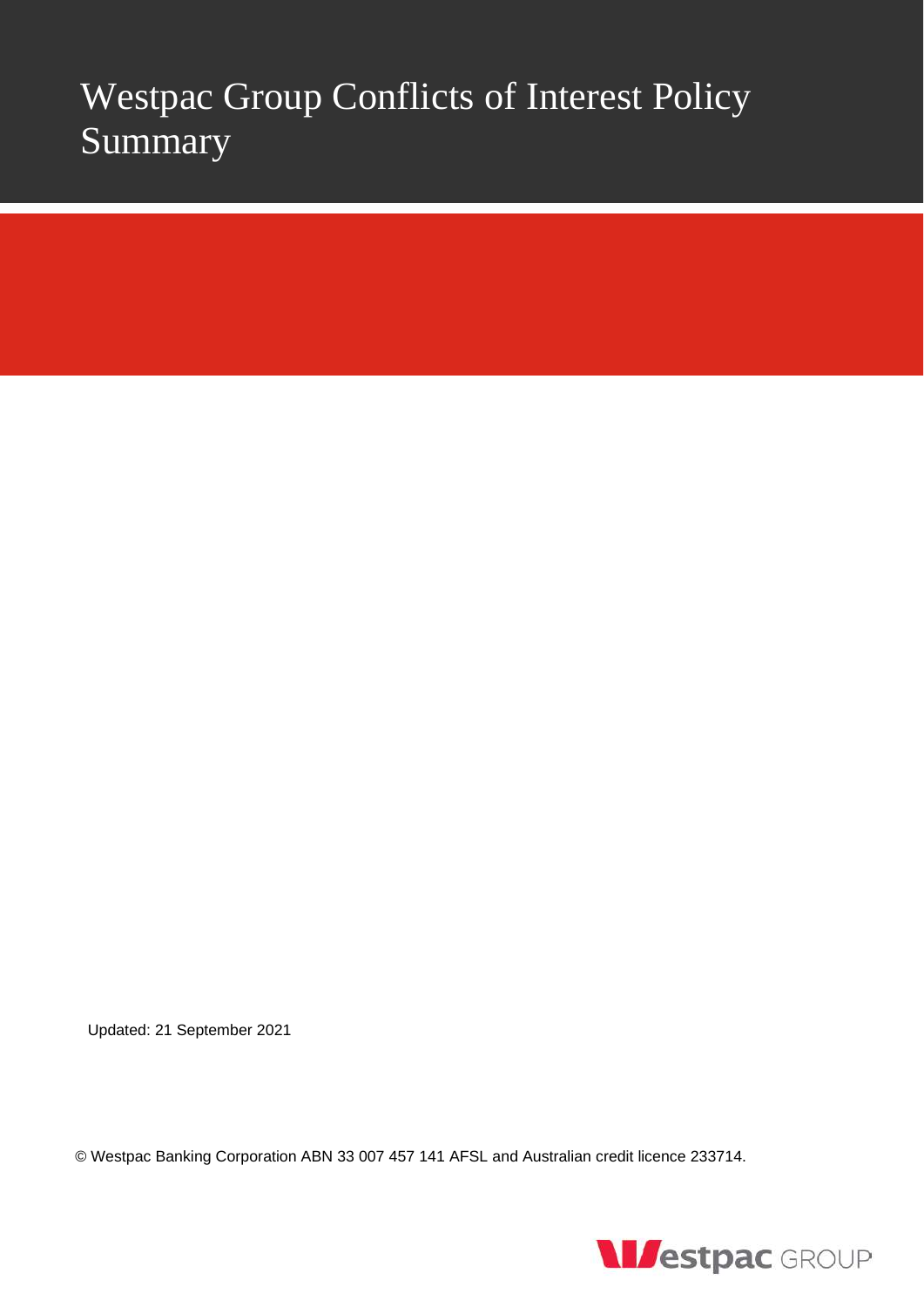## **1. Overview**

Conflicts of Interest ('Conflicts') are a risk that can be present across a wide range of activities. Conflicts arise where the interests or duties of a Party are inconsistent with the obligations or duties they owe to another Party. When not sufficiently addressed, Conflicts can lead to poor conduct and culture in an organisation, bring about customer harm or result in breaches of regulatory requirements.

The Westpac Group ('the Group') is committed to conducting our business with honesty, fairness and integrity. Managing Conflicts adequately is integral to the way we do business, treat our customers fairly and deliver value to our shareholders. It is also a fundamental licensing requirement for the Group to continue its operations.

The Westpac Group Conflicts of Interest Policy ('Policy') sets out the high-level principles of Conflicts management that are applicable across the Group and prescribes the minimum requirements to be met by all Employees and all business or function units ('Business Units') at the Group. The Policy is supported by other policies, standards, procedures and guidance materials that set out how specific Conflicts are to be managed.

This document is designed to provide Westpac customers with a high-level summary of the Policy.

# **2. Policy Principles**

The following principles underlie the Group's general approach to Conflicts management:

- **Conflicts must be promptly identified, declared, assessed, managed and recorded appropriately.**
- Every Employee must discharge their duties concerning Conflicts with integrity, fairness, honesty and due skill, care and diligence.
- Each Business Unit is accountable for the activities they engage in, and for managing any Conflict that may arise out of those activities.
- Where a Conflict cannot be effectively managed, it must be avoided.
- Where doubt arises as to whether a Conflict exists, the matter must be escalated to the People Leader, or Compliance for guidance.
- Appropriate governance, organisational and administrative arrangements must be established for identifying, documenting, assessing, and managing Conflicts.

## **3. Conflicts Management Process**

The Group's Conflict management process involves the identification, declaration, assessment, management and recording of Conflicts. More detailed requirements on how to manage specific types of Conflict are provided in the relevant policies or procedures dealing with those activities.

## **3.1. Identifying Potential Conflicts**

The responsibility to manage Conflict starts with employees' ongoing active consideration of whether a Conflict exists, whenever presented with a situation. In identifying Conflicts, employees are required to consider both:

- Conflicts that arise through organisational structure and Business Unit activities, and
- Conflicts that arise through an individual's circumstances, decisions and conduct.

#### **3.2. Declaring Conflicts**

If a Conflict is identified – whether actual, potential or perceived – employees must promptly declare it to their People Leader, so that steps can be taken to manage or avoid the Conflict. Details of this Conflict declaration, along with its assessment and management, must be recorded by the relevant Business Unit. Depending on the type of Conflict, further action may be required to manage the Conflict appropriately.

#### **3.3. Assessing Conflicts**

Once a potential Conflict has been identified and declared, its potential impact must be assessed. Among other things, an assessment must evaluate the scope and significance of the Conflict, its potential ramification, the existence of extenuating circumstances.